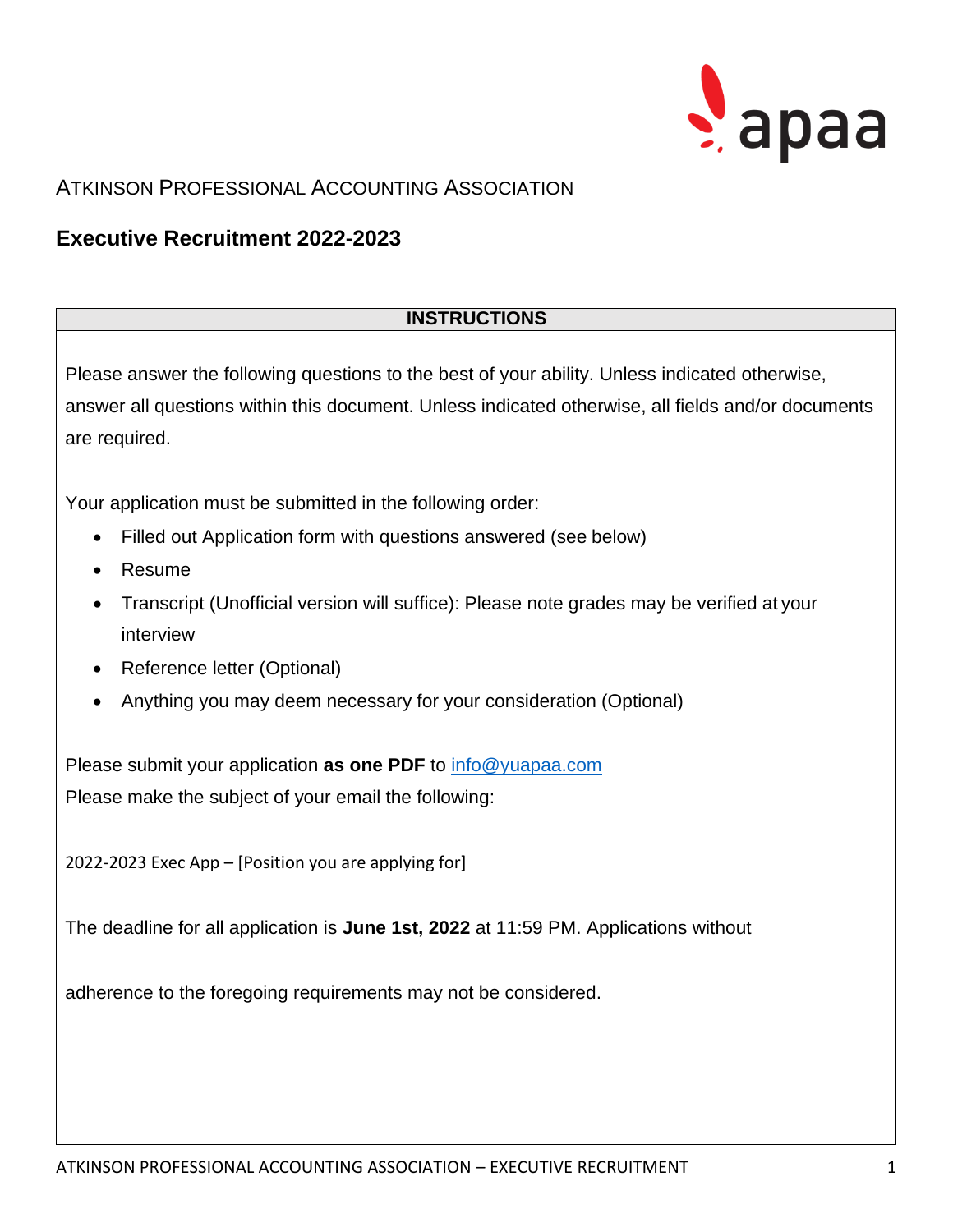

### **DECLARATION**

I understand that submitting this application is an offer of my position as an Executive Council Member for the 2022-2023 academic year commencing May 2022 through April 2023. I understand that in order to be an Executive Council Member:

- I must be a full-time York University student
- I must not have a full-time internship during Fall 2022 and/or Winter 2023
- I must commit to a certain standard and/or quality of work
- I must remain professional, considerate, and reputable in conducting my tasks
- I must be able to commit a minimum of six (6) hours per week towards the APAA I may be asked to provide references and/or a portfolio of my accomplishments
- I may be asked to re-apply for Executive Council Member positions in future years
- I allow the APAA to conduct an audit and/or review to verify the contents of this application
- I am able to use Microsoft Teams as an internal communication tool

I understand that the information provided within this application is valid, and complete is valid, true, and complete to the best of my knowledge.

| Applicant's Signature: | Date: |
|------------------------|-------|
|                        |       |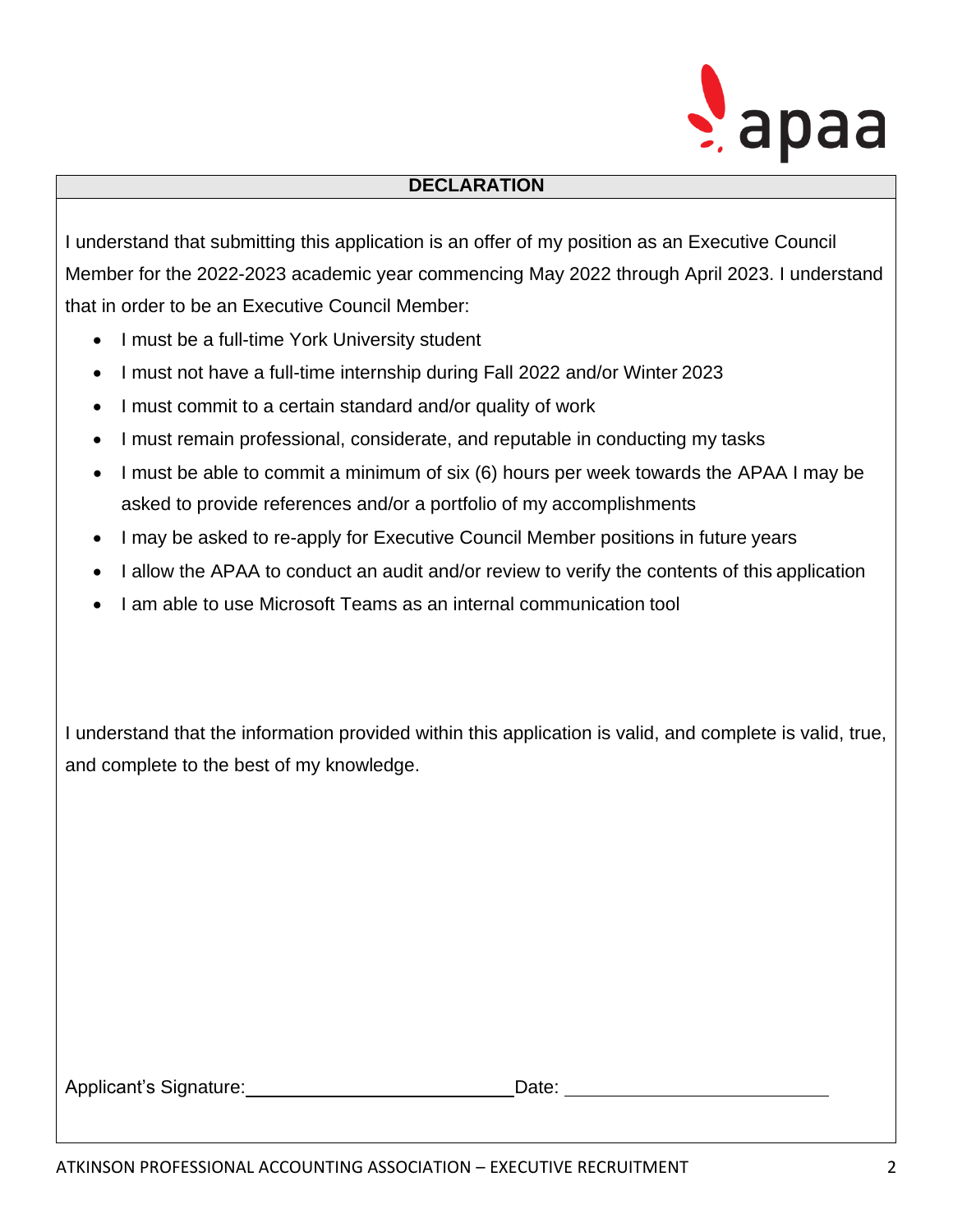

| <b>PERSONAL INFORMATION</b>            |                                      |  |
|----------------------------------------|--------------------------------------|--|
| Surname:                               | <b>First Name:</b>                   |  |
| <b>Current Year of Study:</b>          | <b>Student Number:</b>               |  |
| <b>Expected Graduation Date:</b>       |                                      |  |
| Major:                                 | Faculty:                             |  |
| <b>Current Cumulative Overall GPA:</b> | <b>Current Cumulative Major GPA:</b> |  |
| YorkU E-mail Address:                  | Mobile Number:                       |  |
| Preferred E-mail Address:              |                                      |  |
| <b>Preferred Position:</b>             | <b>Alternative Position:</b>         |  |
| <b>Additional Information:</b>         |                                      |  |
|                                        |                                      |  |
|                                        |                                      |  |
|                                        |                                      |  |
|                                        |                                      |  |
|                                        |                                      |  |
|                                        |                                      |  |
|                                        |                                      |  |